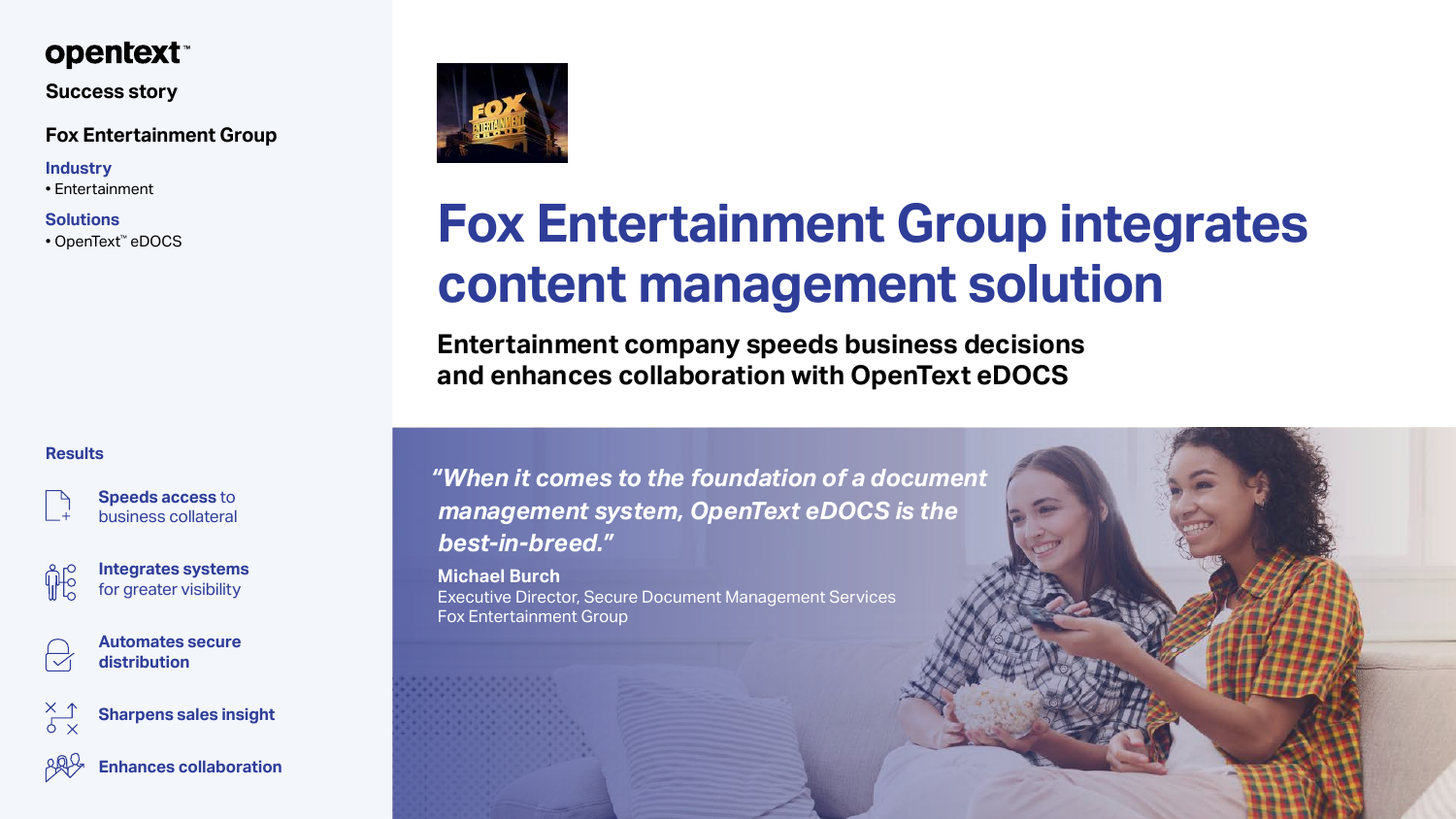**With its parent company, 20th Century Fox, Fox Entertainment Group creates films, television and other digital content that is viewed by millions of people across the globe. But, behind-the-scenes there are pages upon pages of contracts and other critical business collateral people do not see.** 

**opentext™** 

Burch and his team conducted best-in-breed research on document management systems and selected the industry leader, OpenText<sup>™</sup> eDOCS.

Executive Director of Secure Document Management Services for Fox, Michael Burch, manages all legal and business files related to creative content. Upon joining the entertainment company, a priority mandate called for the replacement of "incredibly old school technology" for handling legal documents.

Fox professionals working in the legal department organize agreements, contracts and other files in the centralized eDOCS repository. In fact, while other Fox personnel may search more than a day for a single document, according to Burch, eDOCS users locate files within three minutes or less.

Reacting to positive reviews from the legal affairs team, Fox professionals in television, home entertainment, digital and other areas also requested eDOCS. The document management technology is now deployed across human resources, payroll, residuals and several other Fox departments.

For instance, combining the capabilities of  $\operatorname{eDOCS}$  and  $\operatorname{PeopleSoft}$  allows Fox to capture all HR-related documents in a digital employee file. As its flagship integration project, Burch and his team created a service to extract and encrypt metadata from resumes, acceptance letters, policy forms and other files for ingestion into eDOCS. They then took on the process of adding payroll information to the employee file and extracting data related to salary, vacation and overtime. This information is sent to eDOCS, which is integrated with a service that creates and distributes reports to managing executives. *"It was an incredibly valuable project,"* noted Burch.

#### *"They started to understand how easy it was to find all their content,"* Burch noted. *"Then, looking at their business-critical applications, they started requesting a marriage between these two."*

Integration with Fox's ERP, CRM and other applications proved straightforward and efficient. *"When it comes to the foundation of a document management system, OpenText eDOCS is the best-in-breed,"* Burch said. *"There isn't a technology out there that is as feature-rich, configurable and compatible with our application stack that can integrate into systems easily."*

Based on the successful integration, Fox recognized an opportunity to bridge a collaborative platform between legal affairs and sales. Previously, the legal team maintained all versions of agreements in eDOCS during negotiation. Once printed and signed by sales personnel, the contracts were ultimately stored as hard copies, causing a gap in the digital document lifecycle.

For a clear view into the sales and distribution process, Fox worked with an imaging company to scan every document in the file room and upload completed contracts into eDOCS. The company also connected with system integrators for agreements and amendments in its Salesforce® user interface. For example, when a salesperson selects the Netflix customer tab within Salesforce, they will see agreements and contracts from eDOCS related to Netflix.

*"When you start collecting and housing all of this information from all these different business streams, you can start breaking down these silos of information,"* Burch noted, lamenting earlier duplication of collateral and document management applications among business departments. *"When we can bring all this information together and have transparency in the business, it's critical."*

*"Giving a lawyer or a creative executive the ability to research and find information that quickly sets precedence on a very critical decision that is the difference."*

**Michael Burch**  Executive Director, Secure Document Management Services Fox Entertainment Group

 $\sqrt{2}$